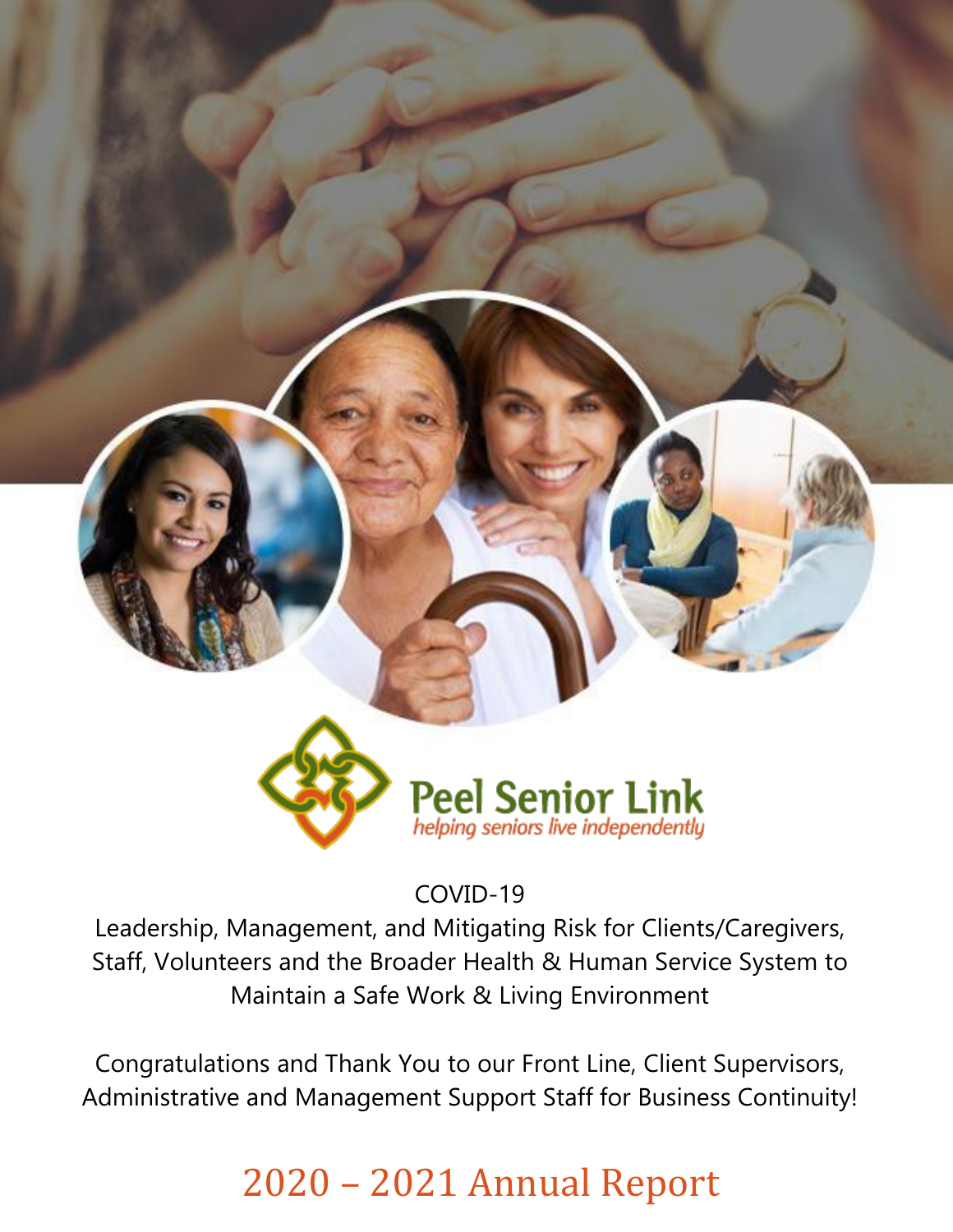## Board Chair and CEO Annual Report 2020-2021

#### **COVID-19**

Who knew it was coming!

At the outset we thought that the announcement of a global pandemic was going to be with us for a short period of time, certainly not the current 13 months and counting that we have experienced to date.

Fortunately, we formed a Covid-19 Leadership Task Force at the outset which has proven to serve us extremely well. We were able to manage communications (letters, memos, and videos) centrally for consistent and timely messaging including policy & protocols established, and directives and guidelines provided by the MOH&LTC, Ontario Health, and Public Health.

As a result of policies directed at stabilizing our workforce, we were able to minimize the impact (13% to 20%) front line worker reduction and maintain our service capacity at 95%.

We were able to pivot to virtual service delivery early on in order to address client needs with a reduced workforce



to maintain a safe and healthy environment. This has proven to be a key factor in minimizing contact and only having two site outbreaks (2 individuals positive within a 14 day period) declared over the past year with a total of 0.5% of 320 clients, and 0.5% of 175 staff having tested positive to date. We are grateful to Peel Public Health who supported us with contact tracing and provided excellent support and direction in returning everyone back safely, and to the Mississauga-Halton Local Health Integration Network who provided Infection Prevention & Control (IPAC) support.

We were invited to serve on several Public Health committees to support the overall Mass Immunization & Planning Process teams to facilitate the development of a Region wide plan and its implementation. We appreciate and acknowledge the regional response to our request for mobile clinics to vaccinate seniors in our service buildings (including the homebound) and their decision to also vaccinate the homebound living in the community. We have advocated for the vaccination of essential caregivers and understand that they will be eligible in the next phase of the roll out.

As active partners in the Mississauga (M-OHT) and Brampton Etobicoke Ontario Health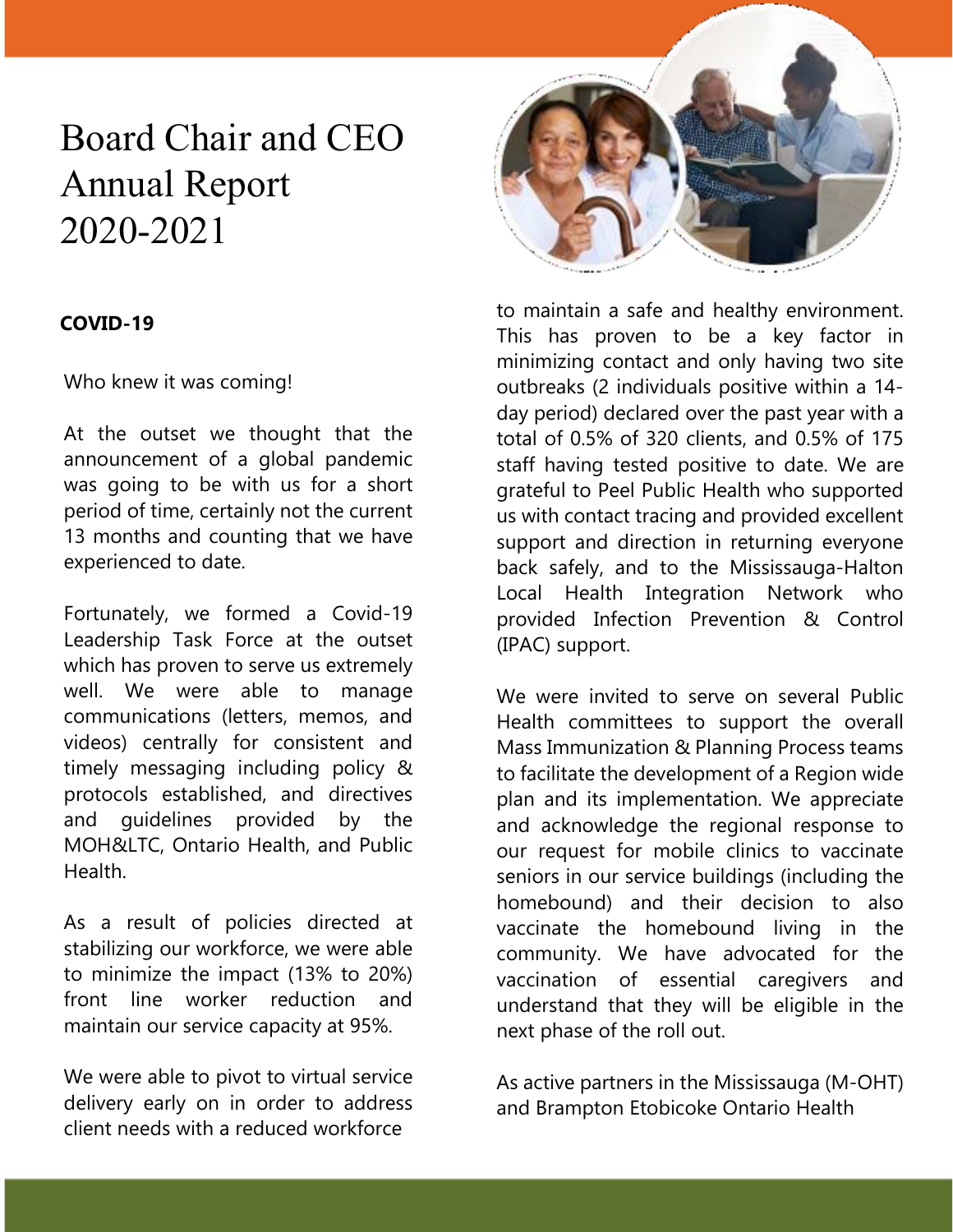Teams (BE-OHT) we participated in supporting the development of mobile community-based testing clinics for the broader community, as well as the development of and access to Personal Protective Equipment (PPE's) supply chains.

We also serve as a partner with the BE OHT and the Region of Peel in the High Intensity Supports at Home (HISH+) program which is funded by the Central West LHIN H&CC. This program enables the transition of complex and high need patients at William Osler who are waiting for LTC placement to return home in the community with wraparound support by service partners. 'The family now has time for self-care and to go for a walk, and they are so thankful for the help'.

We experienced 3 extensions this past year due to Covid-19: SEIU and PSL agreed to a one-year extension of the Collective Bargaining Agreement; Accreditation Canada agreed to a oneyear extension of our 4-year exemplary standing accreditation for review and renewal; and the LHINs provided a oneyear extension to our M-SAA's which were transferred to Ontario Health effective April 1<sup>st</sup>, 2021.

We wish to express our appreciation to the Region of Peel, Mississauga-Halton & Central West LHIN's, Federal New Horizons program, and MOH&LTC PPE stock pile for Covid-19 funding and supply support.

#### **'Congratulations – 89% Client Experience Survey Result and 90% Achievement of Agency Business Plan Goals in 2020-2021'**

It takes an excellent team working together with a common vision to fully achieve our goals, in the face of challenges presented by Covid-19. This is the result of our work (clients/caregivers, staff and Board) in moving year five of the refreshed strategic plan forward and achieving the goals and measured outcomes set out in our annual business plan.

Major achievements include:

- 89% client satisfaction survey rating
- Enhanced representation of clients/ caregivers on the Family Caregiver & Client Advisory Panel - 64% of all service locations
- Met all funder compliance & performance obligations
- Clean audit
- Board annual survey result of 4.7% out of 5 – 94% satisfaction
- Overall revenue growth from \$8.2M in 2019-2020 to \$9.2M in 2020-2021(12% increase)
- Grants & proposals of \$1.5M a 5-year comparative high (90% increase over previous year)
- Non-LHIN funding now accounts for 6% of our total revenue
- Development of the Peel Council on Aging through research, community engagement, and By-Laws and Articles of Incorporation in preparation for implementation in fiscal 2021-2022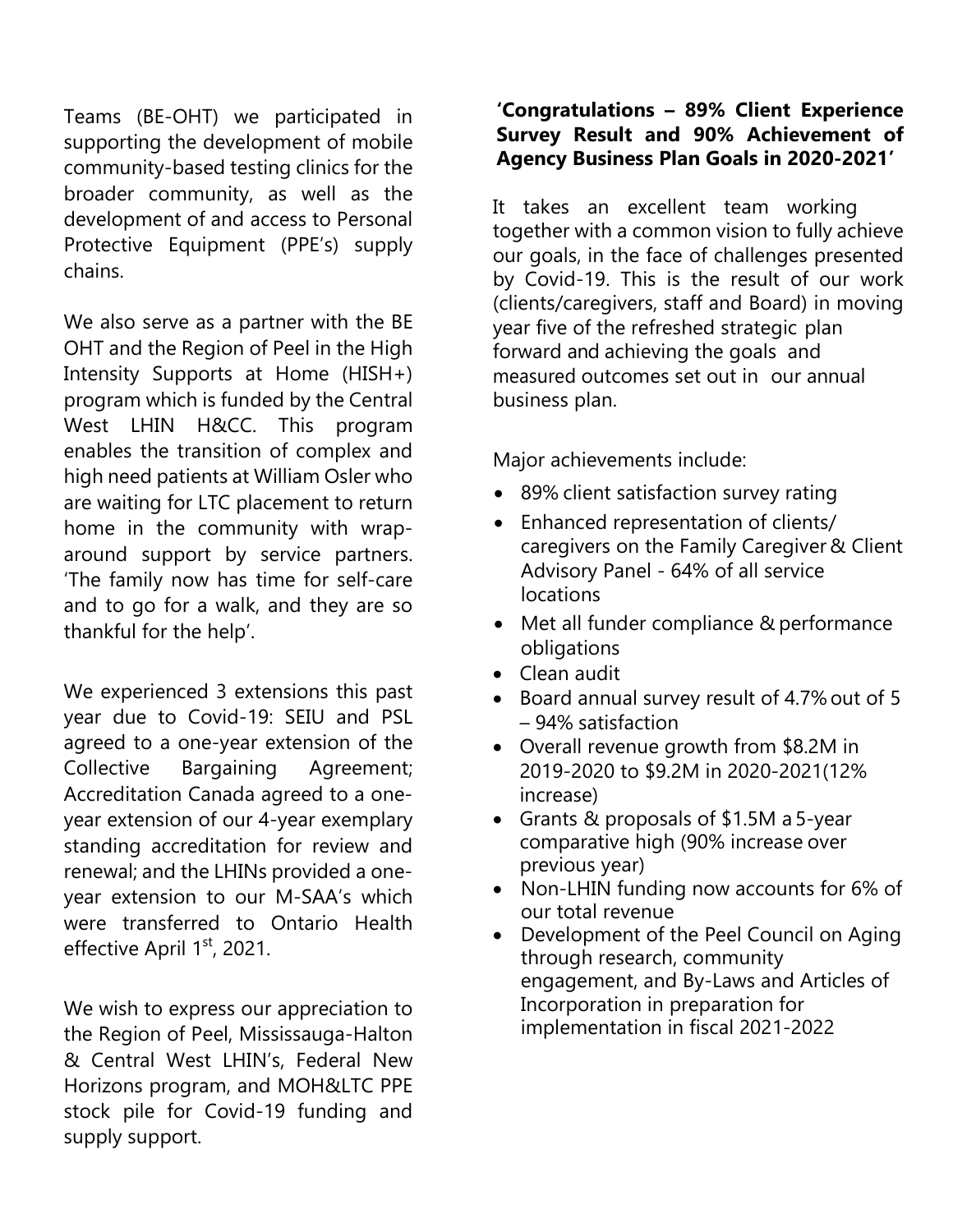One of our key strategies is to improve the utilization of technology for enhanced service provision and client/caregiver experience. We are in the process of transitioning our client and staff management software to Easy Care, in partnership with Circle of Care/Mount Sinai Hospital.

These outcomes will serve us well in current and future partnerships, and enhanced relationships with stakeholders as we launch the Board approved 2021-2022 Business Plan.

The Board of Directors in partnership with the CEO has provided excellent governance oversight from continuous improvements to measurement tools, to ensure that business plan goals and tactics are in alignment with and driving forward the five-year Strategic Plan. Board committees have been hard at work addressing workplans and have provided the Board with excellent reports and recommendations to enable required and productive oversight. Board members have been engaged in governance learning opportunities sponsored by the LHINs, Volunteer MBC, Ontario Community Support Association, Institute of Corporate Directors, etc.

Our partnership with Seniors Life Enhancement Centres has seen the pause in the bathing program as the Adult Day Program has had to close its on-site programs due to Covid-19. SLEC introduced an activity kit which we have introduced for 100 of our clients to address social isolation. The Integrated Seniors Team (IST) program in partnership with SHIP and Punjabi Community Health Services has continued to serve the community.

The Family Caregiver & Client Advisory Panel has expanded its reach and number of client and caregiver representatives this past year. They have actively participated in several virtual meetings and provided excellent input and decision making support through the Quality & Community Engagement committee e.g. review and input for the family and client satisfaction surveys, and input on caregiver and client satisfaction surveys and analysis of the summary results.

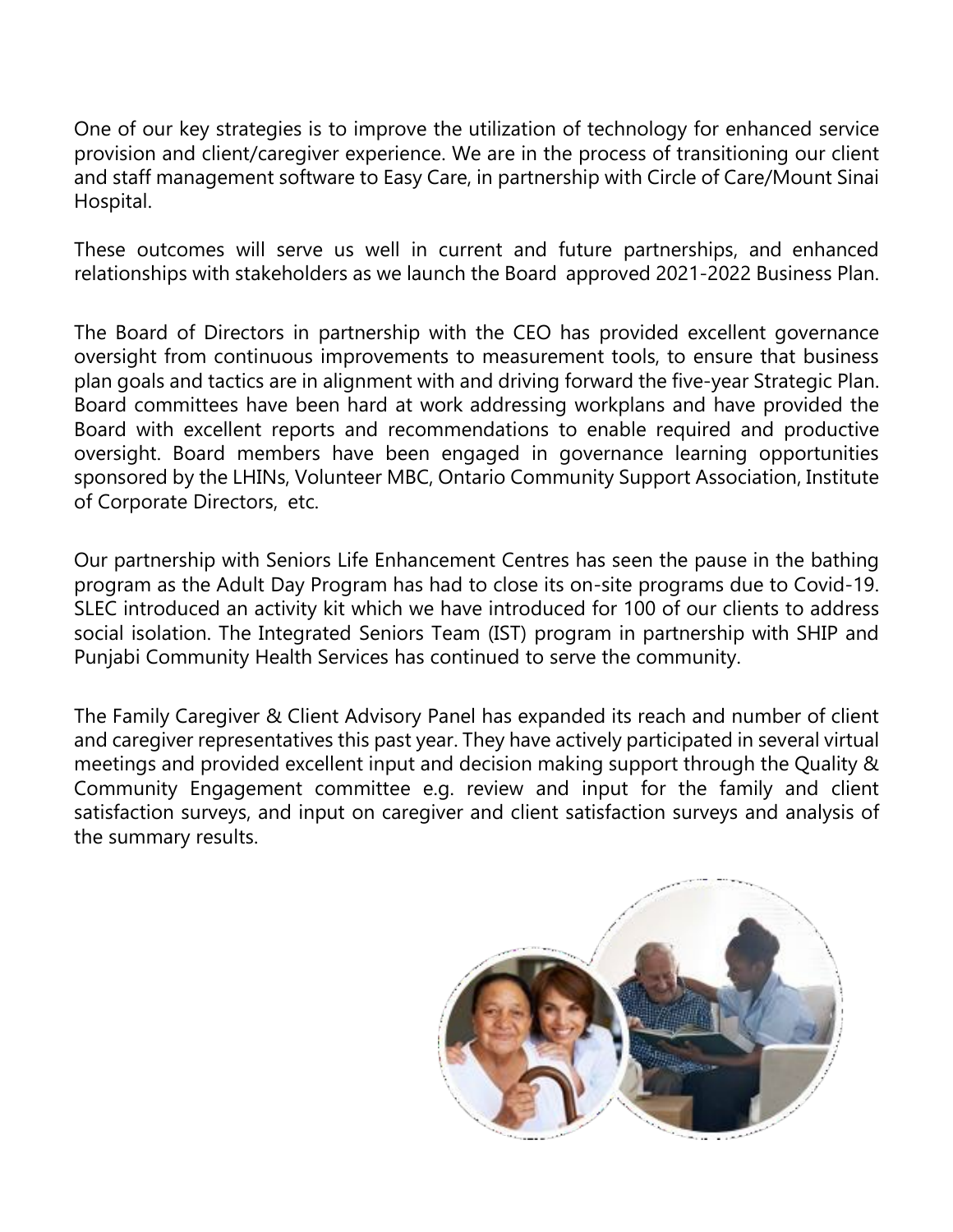The Board of Directors held its Annual General and Board meetings on June 25<sup>th</sup>, 2020. Two board members did not renew their term of office, and the Board elected one new Board member for a total of 10 Board members in 2020-2021. These community volunteers provide critical strategic and policy direction and governance oversight for the organization in partnership with the CEO as the sole employee reporting directly to the Board.

Senior Management Team members serve on Board committees in a resource capacity. We wish to thank Board committee chairs and members (Finance, Audit & Risk Management, Quality & Community Engagement, Governance, the Working Group on Health System Transformation, and the Special Committee) which provided excellent leadership, reports and recommendations for Board policy decision making in carrying out its critical governance role, particularly during Covid-19.

Rodrigues

Derek Rodrigues, Board Chair

 $1/11$ 

Raymond Applebaum, Chief Executive Officer

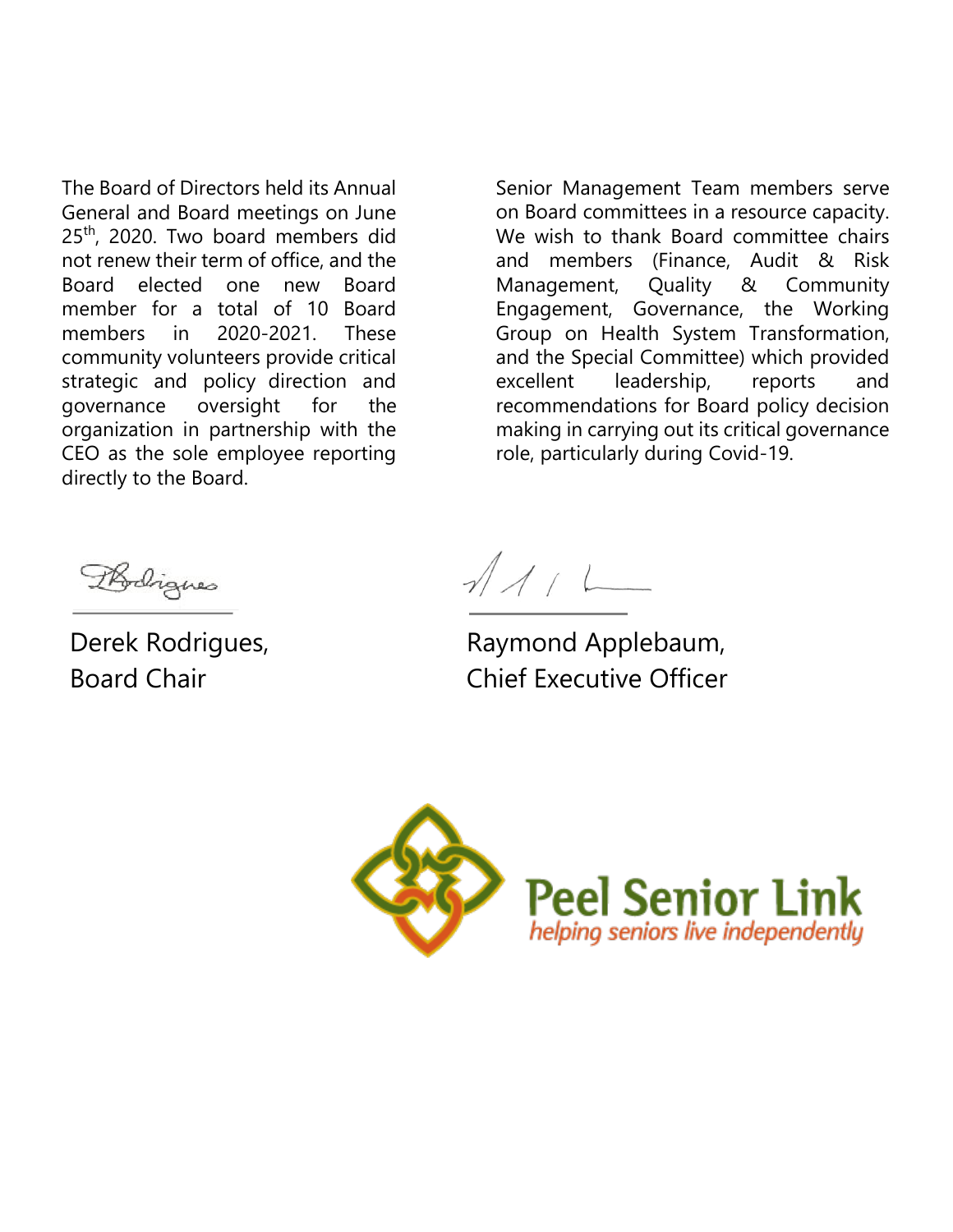### **Peel Senior Link Statement of Operations**

| General<br><b>MSA</b><br><b>MH LHIN</b><br><b>CW LHIN</b><br><b>Total</b><br><b>Revenue</b><br>Funding<br><b>LHIN</b><br>\$<br>- \$<br>$-$ \$ 6,615,565 \$<br>688,512 \$ 7,304,077 \$ 7,410,865<br>MH LHIN one<br>time (Note 12)<br>1,202,497<br>1,202,497<br>CW LHIN one<br>time (Note 12)<br>231,432<br>231,432<br><b>MSA</b><br>52,853<br>52,853<br>Less: Due to<br>Ministry (Note 5)<br>(13, 649)<br>(72, 160)<br>(85, 809)<br>Donations<br>20,083<br>20,083<br>Other (Note 9)<br>448,754<br>448,754<br>Interest<br>672<br>4,536<br>3,864<br>469,509<br>52,853<br>7,808,277<br>847,784<br>9,178,423<br><b>Expenditures</b><br>Advertising<br>4,000<br>4,000<br>Communications<br>6,361<br>237<br>106,469<br>17,586<br>130,653 |            |
|-----------------------------------------------------------------------------------------------------------------------------------------------------------------------------------------------------------------------------------------------------------------------------------------------------------------------------------------------------------------------------------------------------------------------------------------------------------------------------------------------------------------------------------------------------------------------------------------------------------------------------------------------------------------------------------------------------------------------------------|------------|
|                                                                                                                                                                                                                                                                                                                                                                                                                                                                                                                                                                                                                                                                                                                                   | Total      |
|                                                                                                                                                                                                                                                                                                                                                                                                                                                                                                                                                                                                                                                                                                                                   |            |
|                                                                                                                                                                                                                                                                                                                                                                                                                                                                                                                                                                                                                                                                                                                                   |            |
|                                                                                                                                                                                                                                                                                                                                                                                                                                                                                                                                                                                                                                                                                                                                   |            |
|                                                                                                                                                                                                                                                                                                                                                                                                                                                                                                                                                                                                                                                                                                                                   |            |
|                                                                                                                                                                                                                                                                                                                                                                                                                                                                                                                                                                                                                                                                                                                                   | 513,259    |
|                                                                                                                                                                                                                                                                                                                                                                                                                                                                                                                                                                                                                                                                                                                                   |            |
|                                                                                                                                                                                                                                                                                                                                                                                                                                                                                                                                                                                                                                                                                                                                   | 70,038     |
|                                                                                                                                                                                                                                                                                                                                                                                                                                                                                                                                                                                                                                                                                                                                   | 42,574     |
|                                                                                                                                                                                                                                                                                                                                                                                                                                                                                                                                                                                                                                                                                                                                   |            |
|                                                                                                                                                                                                                                                                                                                                                                                                                                                                                                                                                                                                                                                                                                                                   | (242, 606) |
|                                                                                                                                                                                                                                                                                                                                                                                                                                                                                                                                                                                                                                                                                                                                   | 20,928     |
|                                                                                                                                                                                                                                                                                                                                                                                                                                                                                                                                                                                                                                                                                                                                   | 390,005    |
|                                                                                                                                                                                                                                                                                                                                                                                                                                                                                                                                                                                                                                                                                                                                   | 14,239     |
|                                                                                                                                                                                                                                                                                                                                                                                                                                                                                                                                                                                                                                                                                                                                   | 8,219,302  |
|                                                                                                                                                                                                                                                                                                                                                                                                                                                                                                                                                                                                                                                                                                                                   |            |
|                                                                                                                                                                                                                                                                                                                                                                                                                                                                                                                                                                                                                                                                                                                                   | 2,890      |
|                                                                                                                                                                                                                                                                                                                                                                                                                                                                                                                                                                                                                                                                                                                                   | 131,126    |
| Insurance<br>21,717<br>21,717                                                                                                                                                                                                                                                                                                                                                                                                                                                                                                                                                                                                                                                                                                     | 19,769     |
| Office and                                                                                                                                                                                                                                                                                                                                                                                                                                                                                                                                                                                                                                                                                                                        |            |
| supplies<br>40,511<br>9,951<br>230,812<br>25,706<br>306,980                                                                                                                                                                                                                                                                                                                                                                                                                                                                                                                                                                                                                                                                       | 204,820    |
| Professional fees<br>60,005<br>65,122<br>125,127                                                                                                                                                                                                                                                                                                                                                                                                                                                                                                                                                                                                                                                                                  | 94,092     |
| Purchased                                                                                                                                                                                                                                                                                                                                                                                                                                                                                                                                                                                                                                                                                                                         |            |
| services<br>52,578<br>7,458<br>113,670<br>43,330<br>217,036                                                                                                                                                                                                                                                                                                                                                                                                                                                                                                                                                                                                                                                                       | 123,693    |
| Rent and                                                                                                                                                                                                                                                                                                                                                                                                                                                                                                                                                                                                                                                                                                                          |            |
| 104,615<br>111,982<br>occupancy costs<br>1,767<br>5,600                                                                                                                                                                                                                                                                                                                                                                                                                                                                                                                                                                                                                                                                           | 113,520    |
| Salaries and                                                                                                                                                                                                                                                                                                                                                                                                                                                                                                                                                                                                                                                                                                                      |            |
| benefits<br>264,923<br>8,132,970<br>34,913<br>7,079,952<br>753,182                                                                                                                                                                                                                                                                                                                                                                                                                                                                                                                                                                                                                                                                | 7,416,471  |
| Training<br>1,101<br>6,204<br>787<br>8,092                                                                                                                                                                                                                                                                                                                                                                                                                                                                                                                                                                                                                                                                                        | 24,187     |
| Travel<br>294<br>80,833<br>5,248<br>1,593<br>87,968                                                                                                                                                                                                                                                                                                                                                                                                                                                                                                                                                                                                                                                                               | 106,712    |
|                                                                                                                                                                                                                                                                                                                                                                                                                                                                                                                                                                                                                                                                                                                                   |            |
| 437,611<br>52,853<br>7,808,277<br>847,784<br>9,146,525                                                                                                                                                                                                                                                                                                                                                                                                                                                                                                                                                                                                                                                                            | 8,237,280  |
| <b>Excess (deficiency)</b>                                                                                                                                                                                                                                                                                                                                                                                                                                                                                                                                                                                                                                                                                                        |            |
| of revenue over                                                                                                                                                                                                                                                                                                                                                                                                                                                                                                                                                                                                                                                                                                                   |            |
| expenditures before                                                                                                                                                                                                                                                                                                                                                                                                                                                                                                                                                                                                                                                                                                               |            |
| undernoted items<br>31,898<br>31,898                                                                                                                                                                                                                                                                                                                                                                                                                                                                                                                                                                                                                                                                                              | (17, 978)  |
| Other income                                                                                                                                                                                                                                                                                                                                                                                                                                                                                                                                                                                                                                                                                                                      |            |
| (expenditures)                                                                                                                                                                                                                                                                                                                                                                                                                                                                                                                                                                                                                                                                                                                    |            |
| Amortization<br>(16, 072)<br>(16, 072)                                                                                                                                                                                                                                                                                                                                                                                                                                                                                                                                                                                                                                                                                            | (10, 777)  |
| Deferred capital                                                                                                                                                                                                                                                                                                                                                                                                                                                                                                                                                                                                                                                                                                                  |            |
| contributions<br>14,606<br>14,606                                                                                                                                                                                                                                                                                                                                                                                                                                                                                                                                                                                                                                                                                                 | 8,803      |
| <b>Excess (deficiency)</b>                                                                                                                                                                                                                                                                                                                                                                                                                                                                                                                                                                                                                                                                                                        |            |
| of revenue over                                                                                                                                                                                                                                                                                                                                                                                                                                                                                                                                                                                                                                                                                                                   |            |
| expenditures<br>$30,432$ \$<br>- \$<br>$-$ \$<br>$30,432$ \$<br>\$<br>-\$                                                                                                                                                                                                                                                                                                                                                                                                                                                                                                                                                                                                                                                         | (19, 952)  |

**[Audited Financial Statements 2020-2021](http://peelseniorlink.com/_content/uploads/2021/06/2021-Final-FS-Peel-Senior-Link-2021FS.pdf)**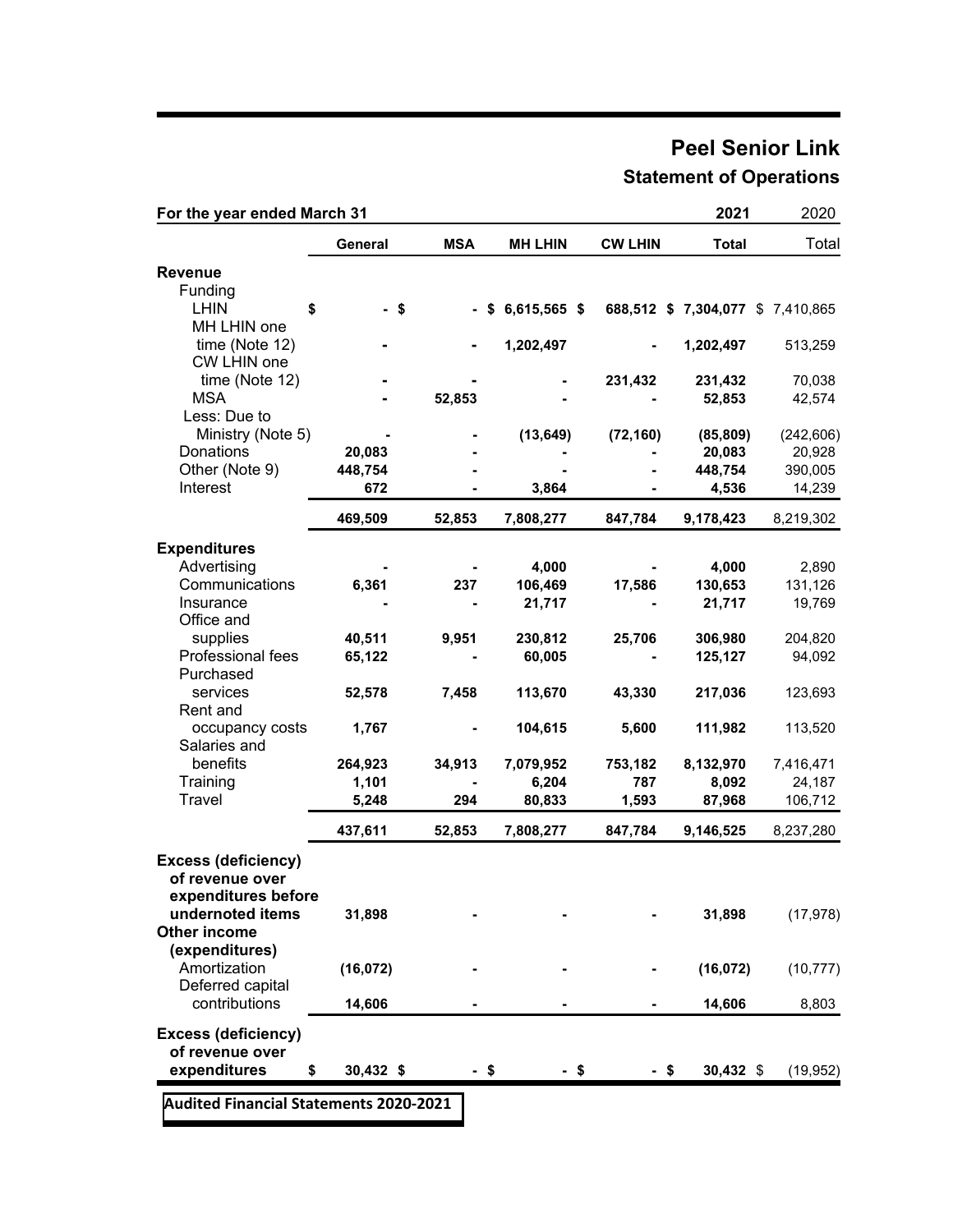## Audited Financial Statement 2020-2021



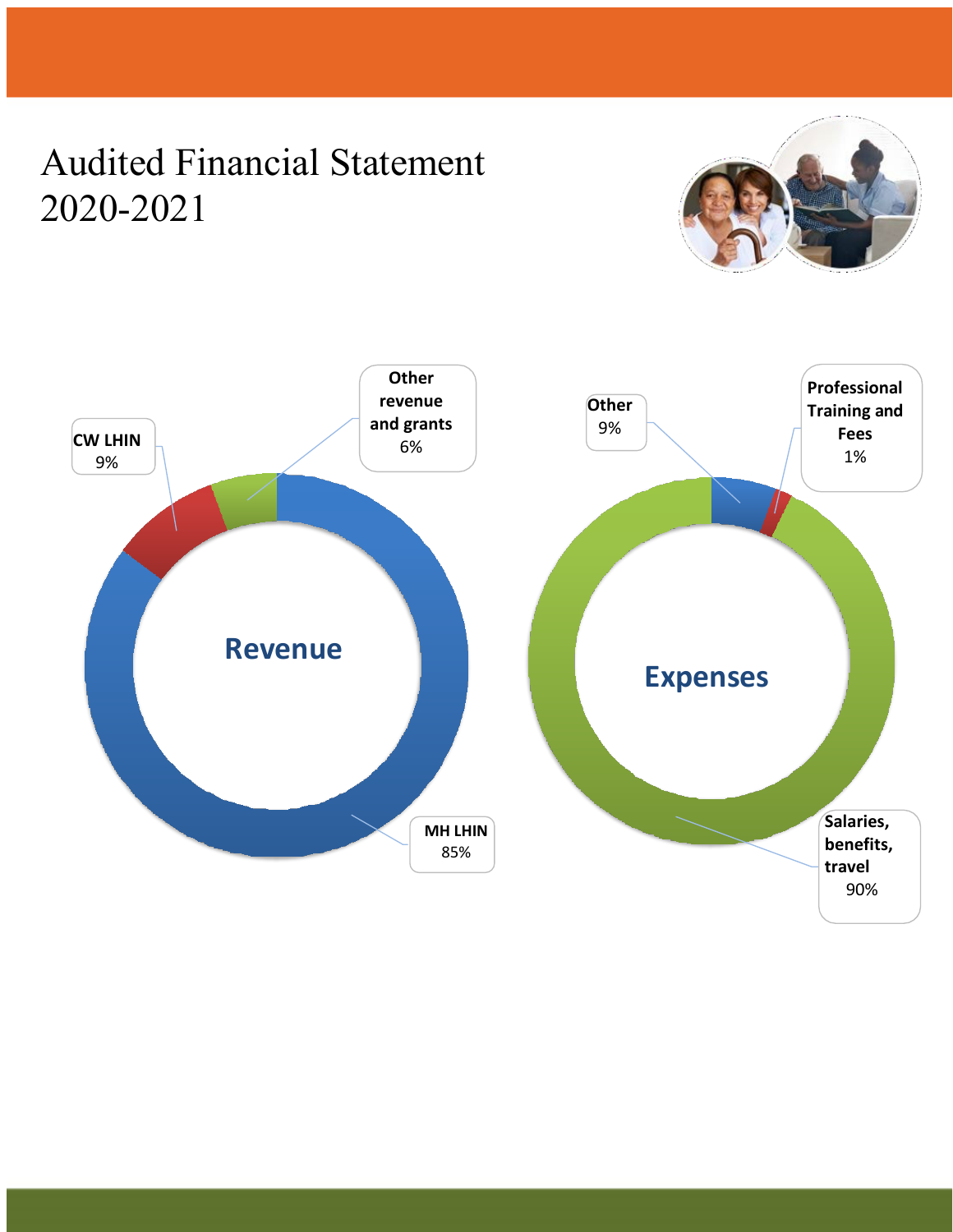# **Our Impact 2020-2021**



Total 24/7 Clients Served **375**



New 24/7 Clients Served **63**





Total Resident Days per Year **114,219**



ER Visits Diverted **92**



ER Diverted Savings **\$77,4641**



**44**



1. (2011) HOME First Shifts care of Seniors to HOME. LHINfo Minute, Northeastern Ontario Health Care Update

Satisfaction **89%**